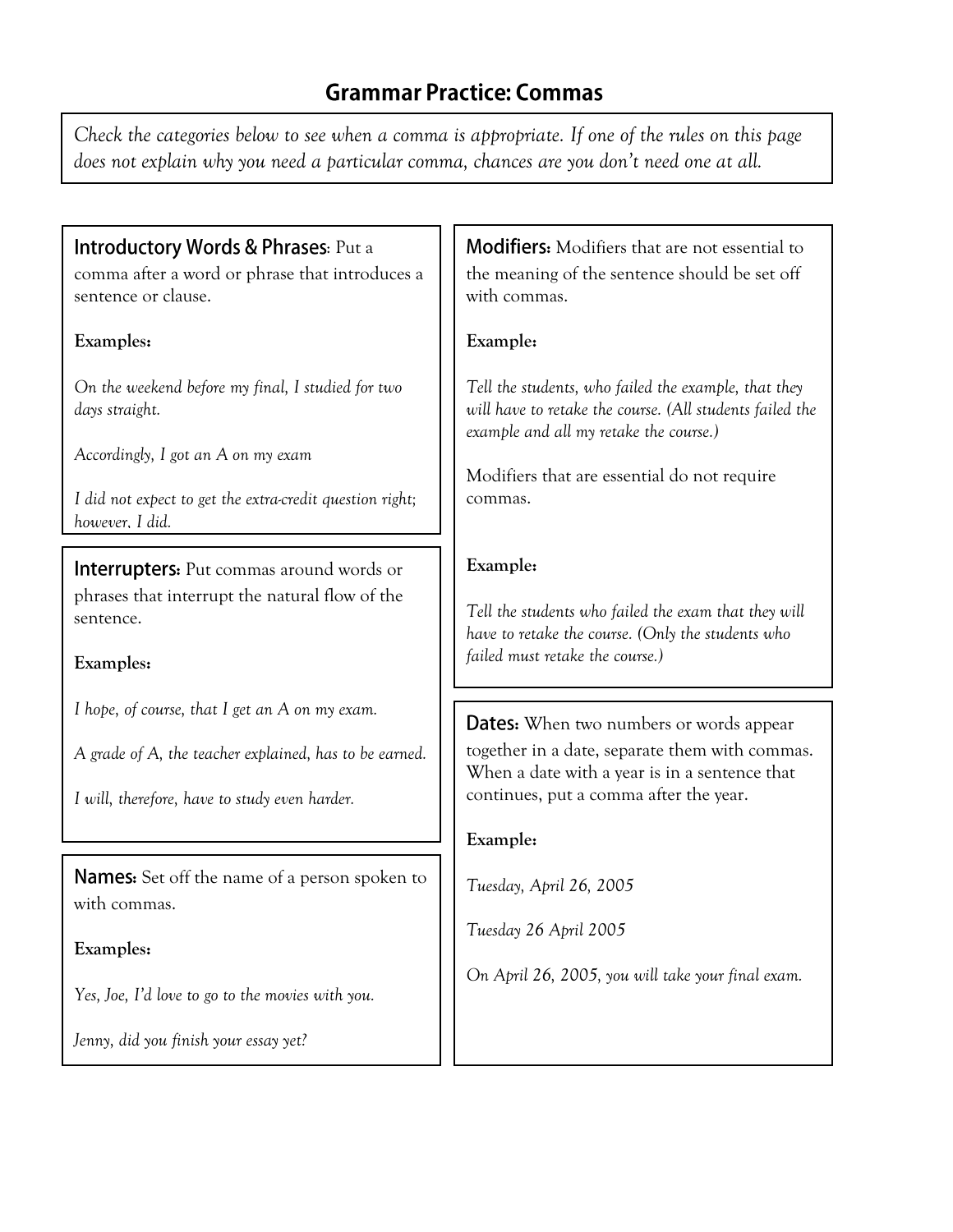| Place Names: Put a comma between a city and<br>state or a city and country. If the sentence<br>continues, also put a comma after the state or<br>country. | <b>Series:</b> Use commas to separate three or more items in a series (list). Remember, there should always be a comma before the final "and." |
|-----------------------------------------------------------------------------------------------------------------------------------------------------------|------------------------------------------------------------------------------------------------------------------------------------------------|
| Example:                                                                                                                                                  | <b>Example:</b><br>Next semester, I plan to take French, English, and                                                                          |
| Orlando, Florida, is a great place to live.                                                                                                               | biology.                                                                                                                                       |

**Compound Sentences:** Put a comma before a **coordinating conjunction** (cc) when it is joining two independent clauses (IC).

IC, cc IC

**Complex Sentences:** Put a comma after a dependent clause (DC) when the dependent clause *begins* a sentence.

DC, IC

For more information on compound and complex sentences, please see the tip sheet on *Coordination and* **Subordination.**

# **Practice**

**Directions:** Add commas to the following sentences using the guide above.

- 1. When I move to Chicago Illinois I will visit Al Capone's restaurant.
- 2. I have four cats named Whiskers Gus Pumpkin and Shawn.
- 3. No Grandma the air conditioning is not broken.
- 4. Because the avocado turned brown I cannot eat it.
- 5. The mailman who also happened to be a retired police officer noticed the window of the house had been shattered.
- 6. Eventually the howling wind subsided and the old woman fell asleep.
- 7. The day was Friday October 13 1980.
- 8. Jenny would of course take the trash out before night fall.

Answer Key: 1. Place Names and Complex Sentence 2. Series 3. Names 4. Complex Sentence 5. Modifier 6. Introductory Word 7. Date 8. Interrupters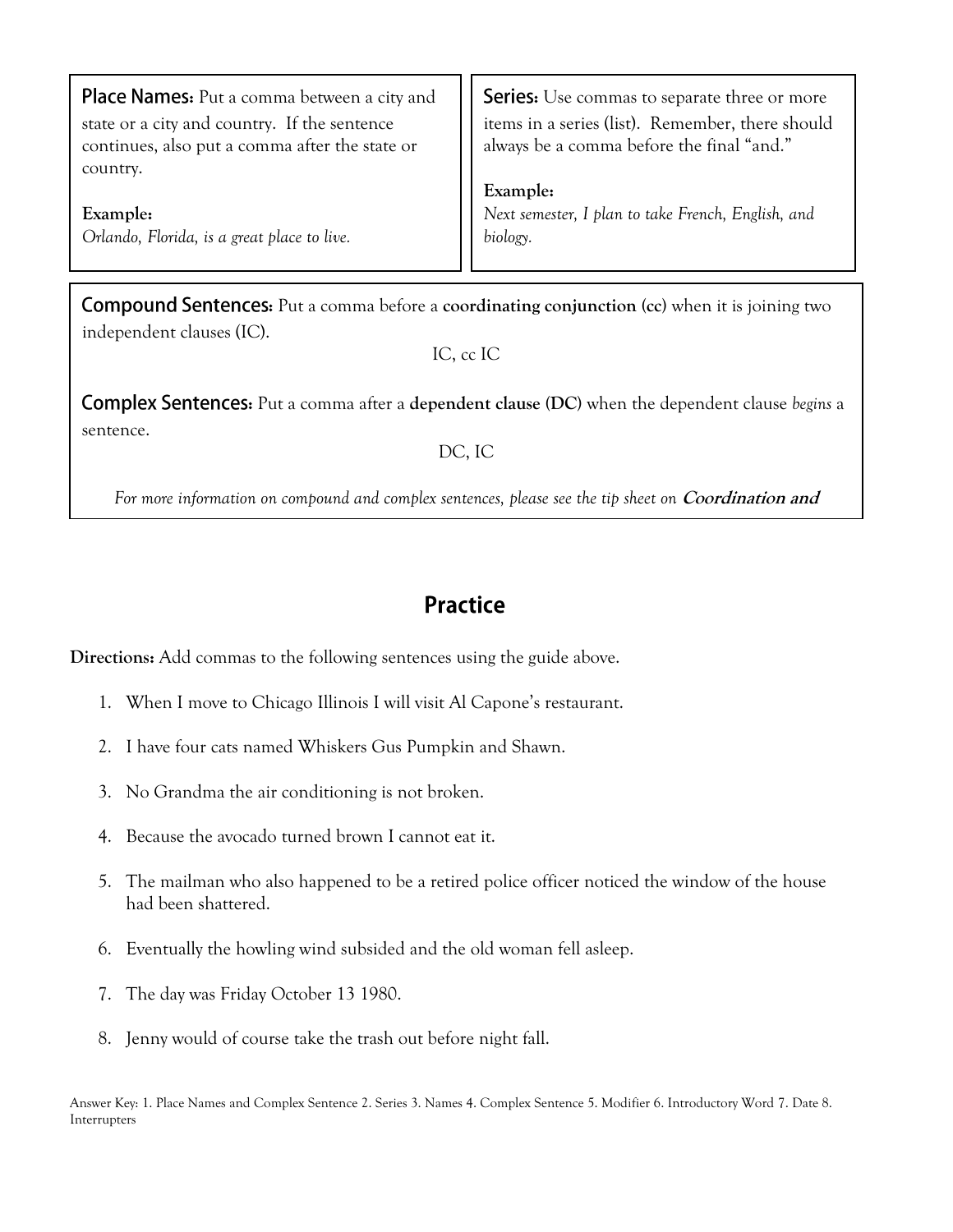*Read the choices below, and choose the answers with the appropriate use of commas for the underlined portions of each sentence. If the sentence contains no error, choose "No change is necessary."*

1. From the balcony, Ellen could see  $A_{\text{spartows picking}}$   $B_{\text{up},\text{seeds},}$  C<sub>berries, and</sub> insects.

- A. sparrows, picking
- B. up seeds,
- C. berries and
- D. No change is necessary.

### 2. After Aseeing <sup>a</sup> re-run of *Twister* on B TV, Andy looked up <sup>C</sup> "tornado," on the Internet.

- A. seeing, a
- B. TV Andy
- C. "tornado" on
- D. No change is necessary.
- 3.  $\rm {A_{Josh, \:have}}$   $\rm {B_{you,\:seen}}$  the beautiful  $\rm {C_{collection\:of}}$  African masks in the campus gallery? A. Josh have
	- B. you seen
	- C. collection, of
	- D. No change is necessary.
- 4. AMrs. Quinones, Carla's second grade <sup>B</sup> teacher, began Creading, *The Wizard of Oz* today.
	- A. Mrs. Quiones Carla's
	- B. teacher began
	- C. reading *The*
	- D. No change is necessary.

### 5. The Rocky  $^{\rm A}$ M<del>ountains, Las</del>sure  $^{\rm B}$  <u>you, are </u>one of the best places to  $^{\rm C}$  <u>hike, and f</u>ish.

- A. Mountains I
- B. you are
- C. hike and
- D. No change is necessary.

## **6.** Franco's parents  $\rm{^{A}}$ moved to the United  $\rm{^{B}}$ <u>States on J</u>une 11,  $\rm{^{C}}$ <u>1984 and </u>bought a house.

- A. moved, to
- B. States, on
- C. 1984, and
- D. No change is necessary.

### 7. Brenda's check was  $^\mathrm{A}$ sen<del>t to 11</del>2 Avalon  $^\mathrm{B}$ <u>Court, Casselberry, and s</u>hould  $^\mathrm{C}$ <u>arrive today</u>.

- A. sent, to
- B. Court Casselberry and
- C. arrive, today
- D. No change is necessary.